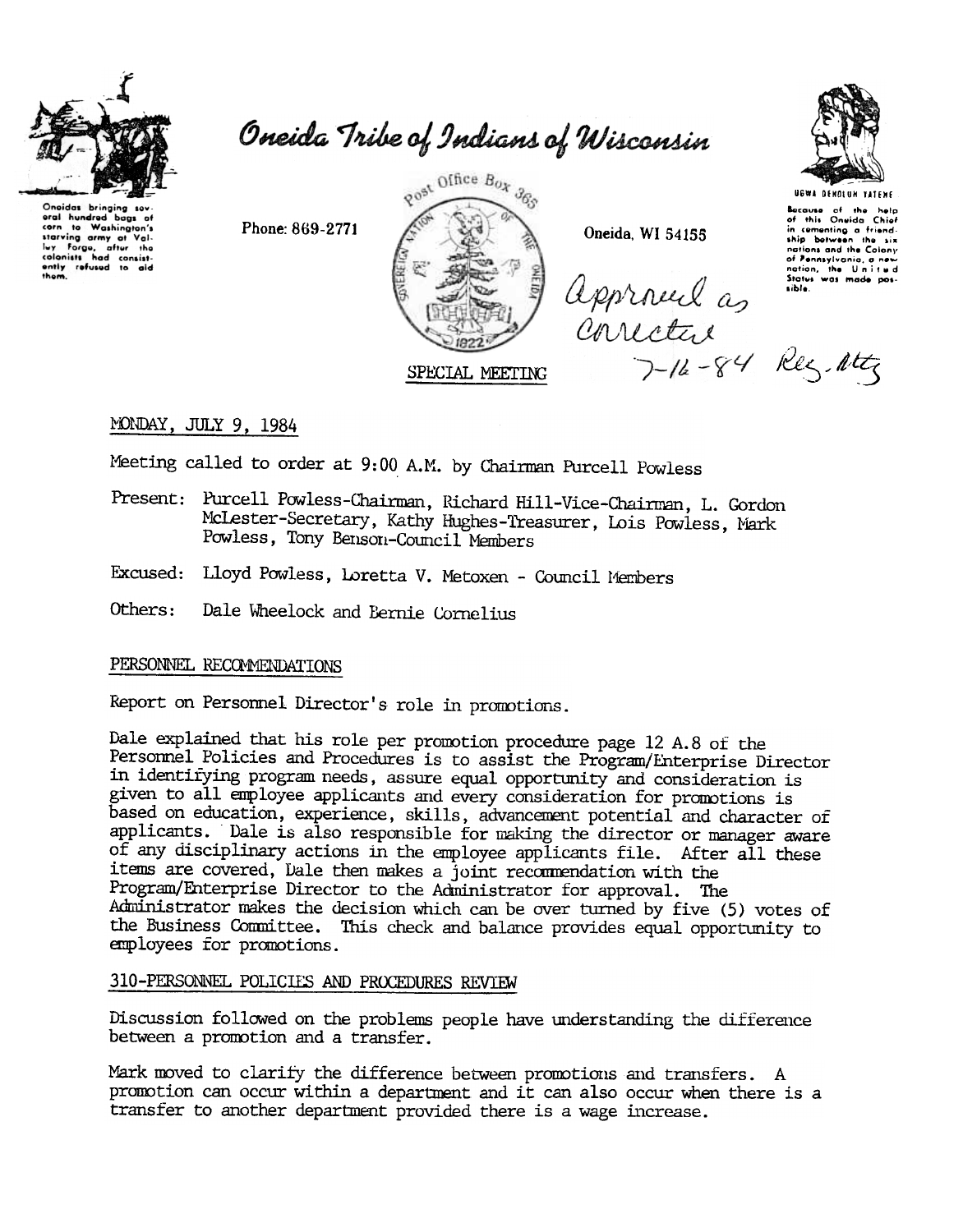Oneida Tribe of Indians of Wisconsin Special Meeting - July 9, 1984 Page 2

### PERSONNEL POLICIES AND PROCEDURES REVIEW (CONTINUED)

The transfer will be defined as from one department to another and when a transfer takes place, a normal probationary period of three months occurs. Also the employee is to understand by transferring to another job, if they do not work out at the new position, they cannot go back into that job unless they reapply for it.

Kathy seconded. Lois and Tony opposed. Motion carried.

#### FILLING JOB VACANCY

The internal and external hiring process could be improved upon by eliminating the promotional/interal posting for tribal positions with a grade of 9 or above.

Dale recommended that promotional opportunity be offered to all Tribal employees regardless of grade. All Tribal positions be posted for a minimum of ten calendar days and the first five working days all applications from current Tribal employees be considered for promotion. This policy would reduce the lag time of posting internally-review by Program Director and Personnel Director and then post externally.

Mark moved to approve the recommendation. Gordon seconded. Motion carried

# PERSONNEL SELECTION COMMITTEE MINUTES OF JUNE 25, 1984

Bernie Cornelius explained the discussions the Personnel Selection Committee (P. S. C.) had. He was selected to be the Chairman and the term would be for one year. The Ccmnittee developed a Personnel Selection Conmittee Session Selection Procedure. Meetings for the P.S.C. will be held quarterly to review and discuss P.S.C. concerns. It was recommended that for hiring, the P.S.C. offer the (3) mst qualified applicants to the Supervisor in sequence order, 1, 2 and 3. The Supervisor would be required to give documented reasons for selection not consistent with the P.S.C. The P.S.C. recommended that Tribal Hiring Policy statement be modified to read: "The Personnel Selection Committee is directed by the Business Committee to seek out the most qualified applicants by sequential choice for the available position." No action was taken by the Business Committee on this item at this time.

It was recommended to allow Tribal employees one advocate of the employee's choice in the grievance/appeal hearing to assist the employee in presenting their case.

Mark made a motion to have the Personnel Manager draft a job description for an Advocate for Tribal Employees and bring the job description back for review. Rick seconded.

Rick and Mark voted yes. Lois, Tony, Kathy and Gordon voted no. Motion failed.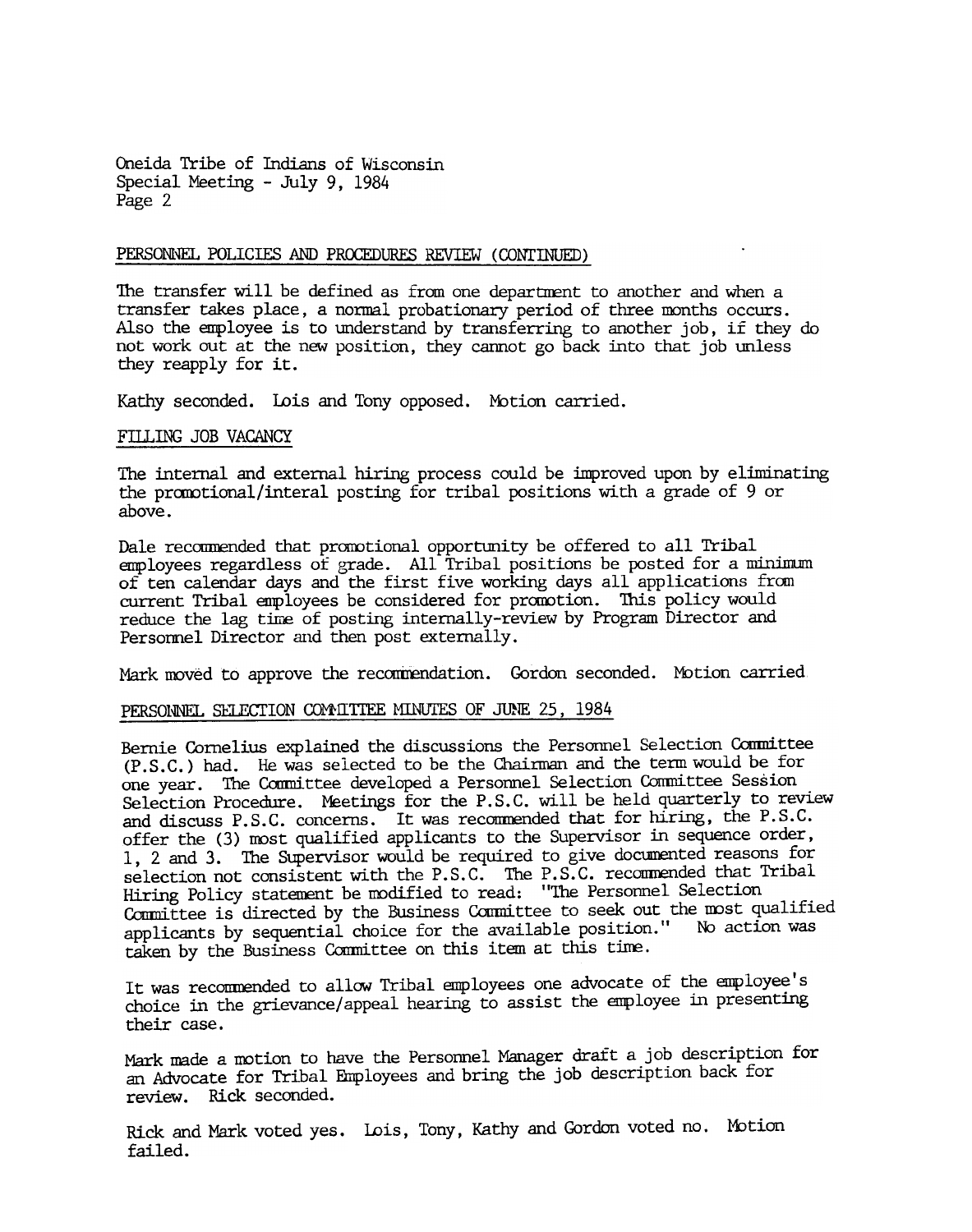Oneida Tribe of Indians of Wisconsin Special Meeting -July 9, 1984 Page 3

# PERSONNEL POLICIES & PROCEDURES REVIEW (CONTINUED)

Gordon moved to approve the recommendation for a Advocate of their choice for the Tribal Employee's to assist in presenting their case in grievance/appeal hearing. Rick seconded. Mark opposed. Motion carried.

Gordon will work with Bernie Cornelius and the Personnel Selection Committee.

## 060-WISCONSIN ACTION COALITION - Richard Hill

Lois moved to appoint Rick Hill as Chairman of the Delegates from the Tribe for the Wisconsin Action Coalition and he should coordinate the activities for any of their meetings. Kathy seconded. Motion Carried.

There is a meeting of the W.A.C. Advisory Electorial Task Force on July 12, 1984 in Milwaukee.

Rick requested approval to attend. Mark moved to approve the travel seconded. Motion carried.

#### REQUEST FOR A DONATION FOR STEVE VERGBRUGGEN TO ATTEND THE JIM THORP OLYMPICS

Lois moved to table this item until Wednesday, July 11, 1984. Mark seconded. Motion carried.

### DISCUSSION ON THE COOPERATION CONFERENCE WITH HUD ON JULY 10, 1984

The Tribe's position with the City of Green Bay is to have them provide water and sewer and other municipal services. The Tribe sees no need for a cooperation agreement and the City of Green Bay should drop their objection of the Tribe putting the additional 23 acres in trust. -

Purcell and Lois will go to the meeting. Mark moved to authorize the Chairman to notify the City of Green Bay that the Tribe will begin legal action if nothing can be solved at this meeting. Rick seconded. Motion carried.

#### WISCONSIN INDIAN TRIBAL COUNCIL

Great Lakes Inter Tribal Council has sent a draft to all the Tribes on proposed legislation for the creation of a Wisconsin Indian Tribal Council.

After reviewing the draft, Mark moved to have the Chairman oppose the development of a Wisconsin Indian Tribal Council and dues structure. seconded. Motion carried.